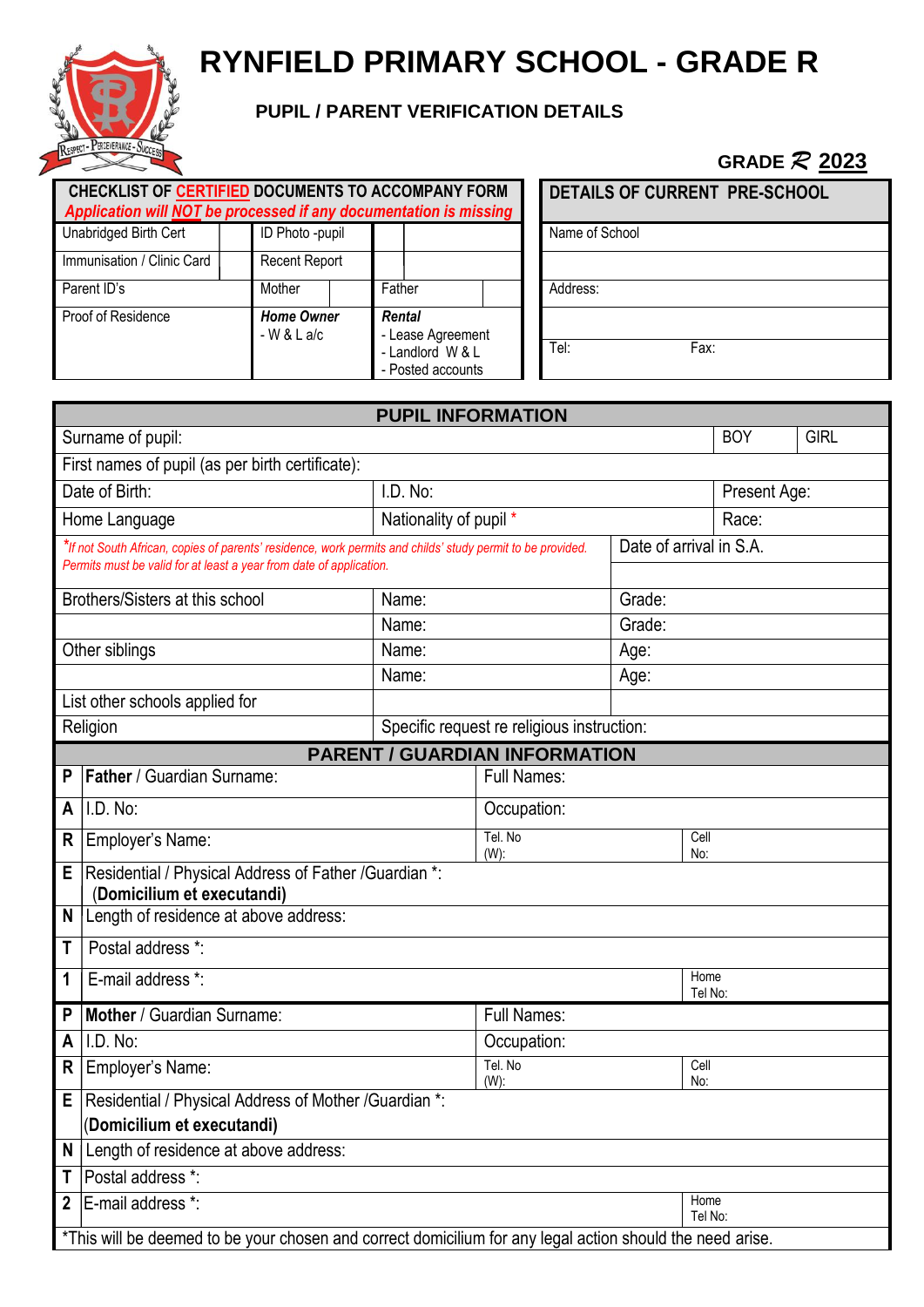| <b>MARITAL STATUS</b>                                                                                                                                                                                                        |                                                              |                     |           |          |            |        |            |
|------------------------------------------------------------------------------------------------------------------------------------------------------------------------------------------------------------------------------|--------------------------------------------------------------|---------------------|-----------|----------|------------|--------|------------|
| Marital                                                                                                                                                                                                                      |                                                              | Married             | Separated | Divorced | Widow / er | Single | Common Law |
| status:                                                                                                                                                                                                                      | -ln<br>community                                             | Out of<br>community |           |          |            |        |            |
|                                                                                                                                                                                                                              | If parents are divorced, who has legal custody of the child: |                     |           |          |            |        |            |
| If parents are divorced / separated, with whom does the child reside (live with):                                                                                                                                            |                                                              |                     |           |          |            |        |            |
| If divorced, kindly note that <b>both parents</b> are still liable for school fee payment, irrespective of any court settlement /<br>agreement between the parties. (Attach a copy of divorce decree / settlement agreement) |                                                              |                     |           |          |            |        |            |
| Any other information you feel is of importance (step-parents, divorce pending, adopted child etc.)                                                                                                                          |                                                              |                     |           |          |            |        |            |
|                                                                                                                                                                                                                              |                                                              |                     |           |          |            |        |            |
|                                                                                                                                                                                                                              |                                                              |                     |           |          |            |        |            |
|                                                                                                                                                                                                                              |                                                              |                     |           |          |            |        |            |
|                                                                                                                                                                                                                              |                                                              |                     |           |          |            |        |            |
|                                                                                                                                                                                                                              |                                                              |                     |           |          |            |        |            |
|                                                                                                                                                                                                                              |                                                              |                     |           |          |            |        |            |
|                                                                                                                                                                                                                              |                                                              |                     |           |          |            |        |            |

| <b>GENERAL INFORMATION</b>                                      |                           |  |  |  |
|-----------------------------------------------------------------|---------------------------|--|--|--|
| Does your child have any allergies:                             |                           |  |  |  |
|                                                                 |                           |  |  |  |
|                                                                 |                           |  |  |  |
|                                                                 |                           |  |  |  |
| Physical problems                                               |                           |  |  |  |
| (include certificates / doctor's note if possible:              |                           |  |  |  |
|                                                                 |                           |  |  |  |
|                                                                 |                           |  |  |  |
|                                                                 |                           |  |  |  |
| Learning problems (include documentation):                      |                           |  |  |  |
|                                                                 |                           |  |  |  |
|                                                                 |                           |  |  |  |
|                                                                 |                           |  |  |  |
| Does your child require medication (i.e. insulin, Ritalin etc.) |                           |  |  |  |
|                                                                 |                           |  |  |  |
|                                                                 |                           |  |  |  |
| Has your child ever received professional assistance ie OT,     |                           |  |  |  |
| Speech Therapy / Assessments / Psychotherapy /                  |                           |  |  |  |
| Counselling?                                                    |                           |  |  |  |
| Please provide details.                                         |                           |  |  |  |
| <b>EMERGENCY CONTACT:</b>                                       | <b>EMERGENCY CONTACT:</b> |  |  |  |
|                                                                 |                           |  |  |  |
| Name:                                                           | Name:                     |  |  |  |
| Contact No:                                                     | Contact No:               |  |  |  |
|                                                                 |                           |  |  |  |
| Relationship to child:                                          | Relationship to child:    |  |  |  |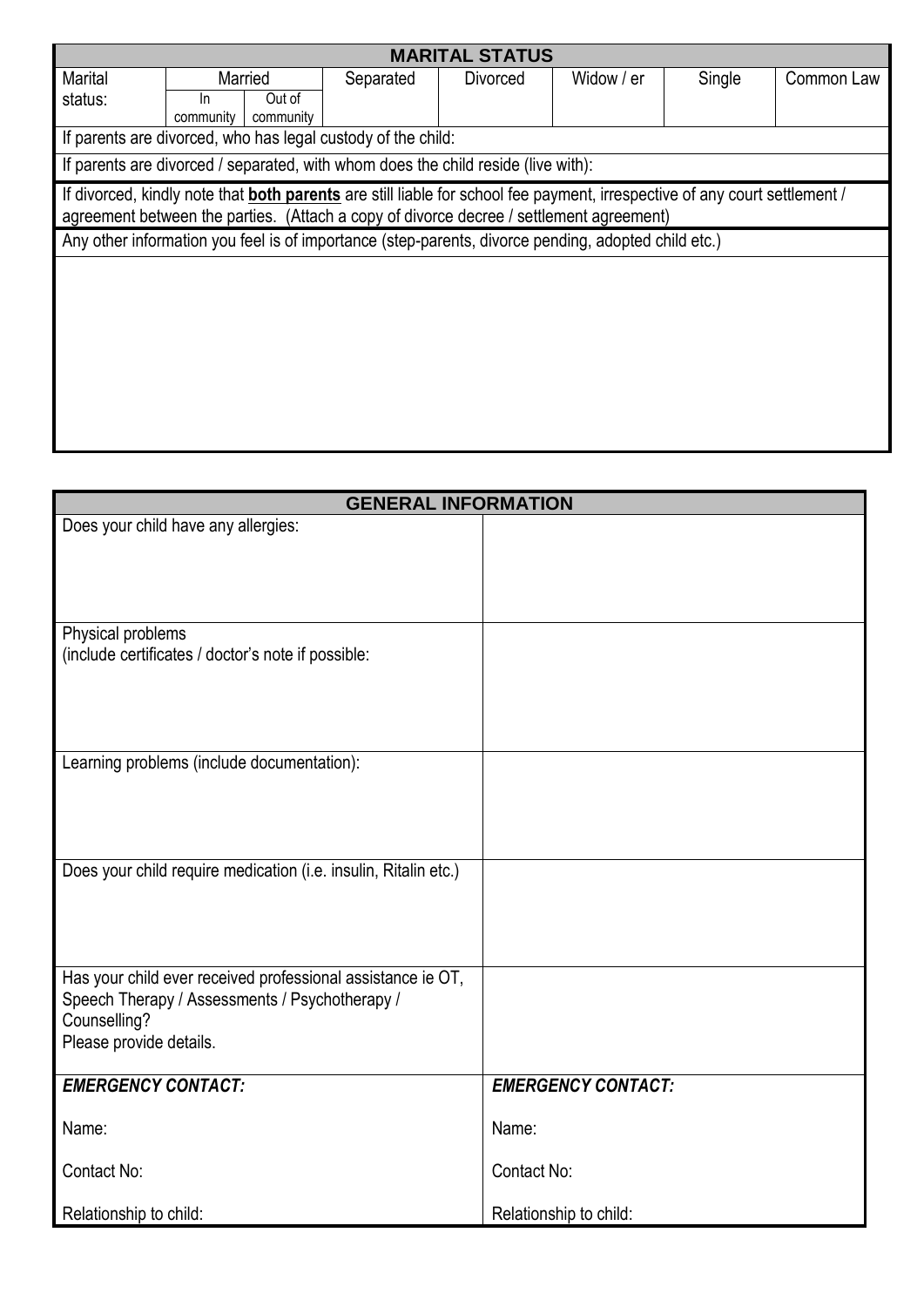| <b>SCHOOL FEES</b>                                                                                                                                                                                                                                                                                                                                                                                                                                                                                                                                |                                                                                                                                                                                               |  |  |                                                                                                                     |  |  |
|---------------------------------------------------------------------------------------------------------------------------------------------------------------------------------------------------------------------------------------------------------------------------------------------------------------------------------------------------------------------------------------------------------------------------------------------------------------------------------------------------------------------------------------------------|-----------------------------------------------------------------------------------------------------------------------------------------------------------------------------------------------|--|--|---------------------------------------------------------------------------------------------------------------------|--|--|
|                                                                                                                                                                                                                                                                                                                                                                                                                                                                                                                                                   | Kindly note that Rynfield Primary Grade R is a fee paying school. Payment of School fees are compulsory.                                                                                      |  |  |                                                                                                                     |  |  |
|                                                                                                                                                                                                                                                                                                                                                                                                                                                                                                                                                   | Rynfield Primary Grade R reserves the right to exclude a child from its program should fees be in arrears.                                                                                    |  |  |                                                                                                                     |  |  |
| <b>FEES 2023</b>                                                                                                                                                                                                                                                                                                                                                                                                                                                                                                                                  | Annual School Fees are R30 800 payable over 11 months.                                                                                                                                        |  |  |                                                                                                                     |  |  |
| <b>Deposit</b><br><b>Grade R Stationery</b><br><b>Development Levy</b><br>thereafter:                                                                                                                                                                                                                                                                                                                                                                                                                                                             | R <sub>2</sub> 800 January School Fees<br>R <sub>1</sub> 250<br>R 850 includes 3 x Grade R branded T-Shirts<br>R4 900 payable by 30 September 2022                                            |  |  |                                                                                                                     |  |  |
| <b>Monthly Fees</b>                                                                                                                                                                                                                                                                                                                                                                                                                                                                                                                               | R 2 800 / month payable February - November, on or before the 1st of each month.<br>(includes weekly Phys Ed lesson).                                                                         |  |  |                                                                                                                     |  |  |
|                                                                                                                                                                                                                                                                                                                                                                                                                                                                                                                                                   | As per the National Credit Act, school fees fall under statutory law. As such, fees may not be referred to a Debt<br>Counsellor for debt review under Section 129 of the National Credit Act. |  |  |                                                                                                                     |  |  |
| I/We hereby consent that the school or its appointed agent may carry out a credit enquiry and may transmit details to a<br>credit bureaus of how I/We have performed in meeting my / our obligations in terms of this agreement and, in the event<br>that I / we fail to meet my / our obligations, may record my non-performance with the applicable credit bureau. Any<br>information conveyed to a credit information bureau will be available to other credit grantors and used in the making of<br>credit risk management related decisions. |                                                                                                                                                                                               |  |  |                                                                                                                     |  |  |
|                                                                                                                                                                                                                                                                                                                                                                                                                                                                                                                                                   | costs, which may be incurred by the school in its recovery of any outstanding amount due by me / us.                                                                                          |  |  | I/We hereby undertake and bind myself/ourselves to pay any costs, including legal fees, tracing fees and collection |  |  |
| NB! Should there be any change to the information supplied I / We will notify Rynfield Primary School within 30 days<br>thereof, with the requisite copies, failing which the information of the parties deemed to be liable will be held as true<br>and correct, and Rynfield Primary School will proceed against the aforementioned party, should there be any default<br>in the payment of school fees.                                                                                                                                        |                                                                                                                                                                                               |  |  |                                                                                                                     |  |  |
| Acknowledgment of payment of school fees                                                                                                                                                                                                                                                                                                                                                                                                                                                                                                          |                                                                                                                                                                                               |  |  |                                                                                                                     |  |  |
|                                                                                                                                                                                                                                                                                                                                                                                                                                                                                                                                                   |                                                                                                                                                                                               |  |  | I.D. No:                                                                                                            |  |  |
|                                                                                                                                                                                                                                                                                                                                                                                                                                                                                                                                                   |                                                                                                                                                                                               |  |  |                                                                                                                     |  |  |
|                                                                                                                                                                                                                                                                                                                                                                                                                                                                                                                                                   |                                                                                                                                                                                               |  |  |                                                                                                                     |  |  |
| <b>INFORMATION VERIFICATION</b>                                                                                                                                                                                                                                                                                                                                                                                                                                                                                                                   |                                                                                                                                                                                               |  |  |                                                                                                                     |  |  |
| The provision of falsified information will lead to legal action being taken against the applicant and<br>deregistration and consequent placement at relevant schools. Application will be declared Null and Void.                                                                                                                                                                                                                                                                                                                                |                                                                                                                                                                                               |  |  |                                                                                                                     |  |  |
| I hereby authorise Rynfield Primary School to carry out an ITC TransUnion Credit check, to verify any information stated,<br>should it be deemed necessary to do so.                                                                                                                                                                                                                                                                                                                                                                              |                                                                                                                                                                                               |  |  |                                                                                                                     |  |  |
|                                                                                                                                                                                                                                                                                                                                                                                                                                                                                                                                                   |                                                                                                                                                                                               |  |  |                                                                                                                     |  |  |
|                                                                                                                                                                                                                                                                                                                                                                                                                                                                                                                                                   |                                                                                                                                                                                               |  |  |                                                                                                                     |  |  |
|                                                                                                                                                                                                                                                                                                                                                                                                                                                                                                                                                   |                                                                                                                                                                                               |  |  |                                                                                                                     |  |  |